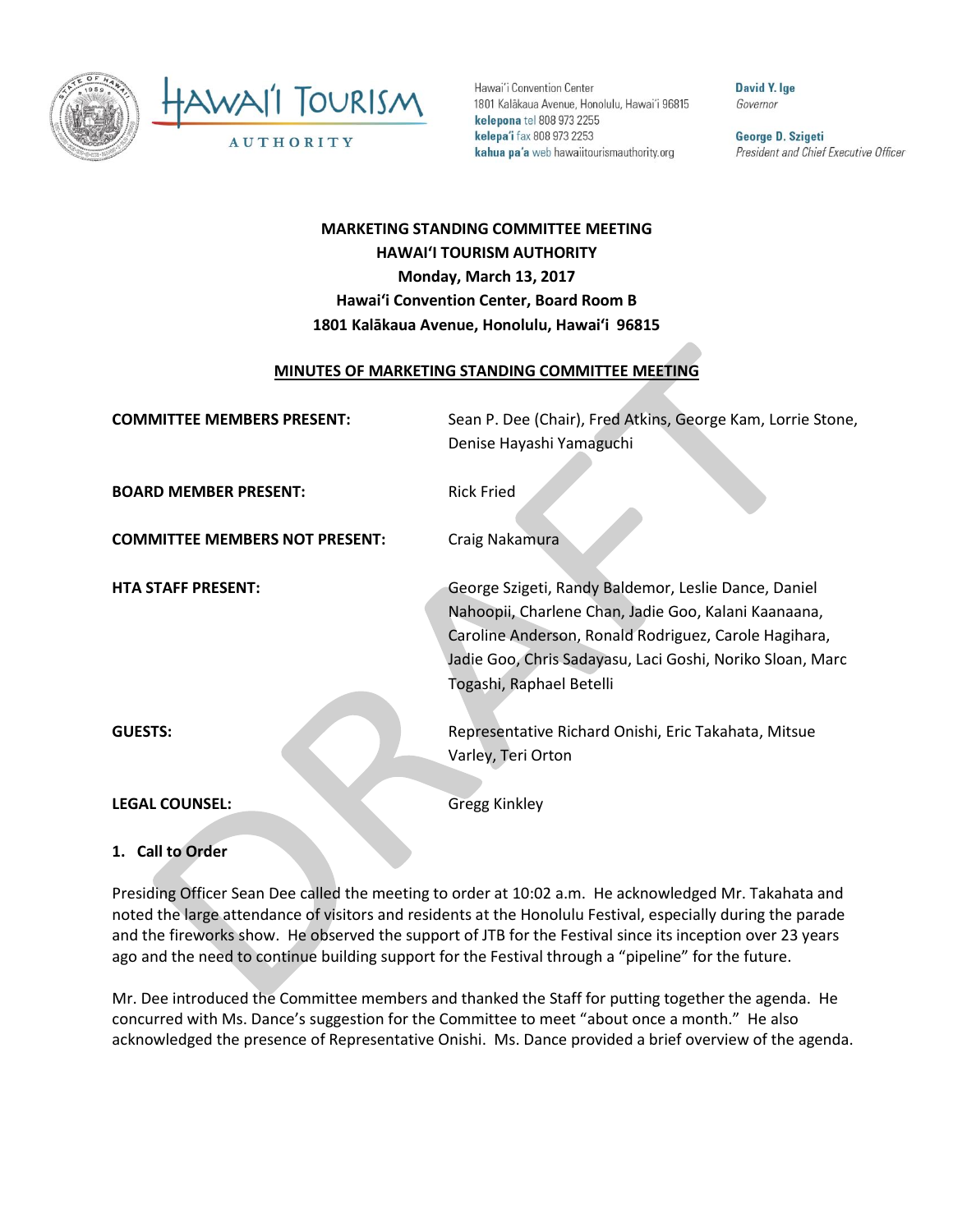Mr. Kinkley advised the Committee on matters related to voting and reporting on matters discussed by the Committee. He stated there are no rules for voting on the Committee level so long as there is a consensus. The Committee must provide an "accurate" report of its recommendations or findings to the Board.

Mr. Dee noted the HTA Five-Year Strategic Plan should be guiding the overall discussion of the agenda. The Strategic Plan provided the following "pillars" or goals and objectives: improve the integrity of the destination; ensure stable economic benefits; elevate Hawai'i's value perception through Hawai'i being both a leisure and business destination by supporting the convention center; and, strengthen HTA's reputation overall. The Strategic Plan should be the guiding principles for the annual Brand Management Plan. The Board and Staff has worked well together to use the Plans to develop a budget. The Marketing Committee will be able to address changing conditions after the budget has been approved and to ensure there is alignment with the Plans.

Mr. Dee noted that during Board meetings there has been different perspectives regarding how much money should be held in reserve and which programs should be approved or not approved without Board discussions. As the Committee reviews the various marketing initiatives, we need to look at how the initiatives would "tie back" to the Marketing Plan and the Strategic Plans.

# **2. Status (RFPs and Contracts)**

Mr. Dee acknowledged Mr. Baldemor, who initiated a discussion on the status of various request for proposals (RFP) and contracts. He reported that on February 27, HTA announced the awards for Kululu Ola, Aloha Aina and the Community Enrichment Program. He stated, "it is very important to emphasize" that pursuant to "HRS 201B," HTA can enter into contracts with entities without going through the RFP process. However, HTA has made a decision to go through a fair RFP process that is transparent and allows for consideration of community organizations throughout the State. HTA funded 128 programs through the three RFP's and is currently going through the contract execution phase. He is "comfortable" that all the contracts will be issued to contractors within the next two to three weeks.

Mr. Atkins acknowledged the additional work for Staff caused by bringing the RFPs in-house. However, many contractors still do not have contracts right now. He noted although HTA funds are used to help with marketing, many of the smaller events do not have resources to begin the marketing and promotion of an event without HTA funds and may impact an organization's "ROI." Mr. Atkins referred to the process used last year by the counties to fund the community product enrichment program. Mr. Baldemor acknowledged Mr. Atkins concern and further responded that HTA will try its best to promptly execute contracts with those organizations that have "immediate needs."

Mr. Atkins asked what is our plan next year to shorten the time required to execute contracts on a prompt basis after the RFP is issued. Ms. Stone acknowledged the time needed to also negotiate the final terms of each contract. Mr. Atkins suggested moving the RFP process "up three months" if it would take that long to execute a contract after it has been awarded. This would afford the contractors the proper time to market and promote the event with HTA funds that is timely received.

Ms. Anderson acknowledged the need to improve the process and have already considered issuing the RFPs earlier in June 2017. The hiring of additional staff will also help in improving the RFP process. Mr. Kaanaana added that the improved process will also be used for the Kukulu Ola and Aloha Aina Program. Mr. Baldemor further added that complying with state government contract requirements also impact Staff's desire to execute contracts promptly, such as obtaining tax identification numbers and tax clearance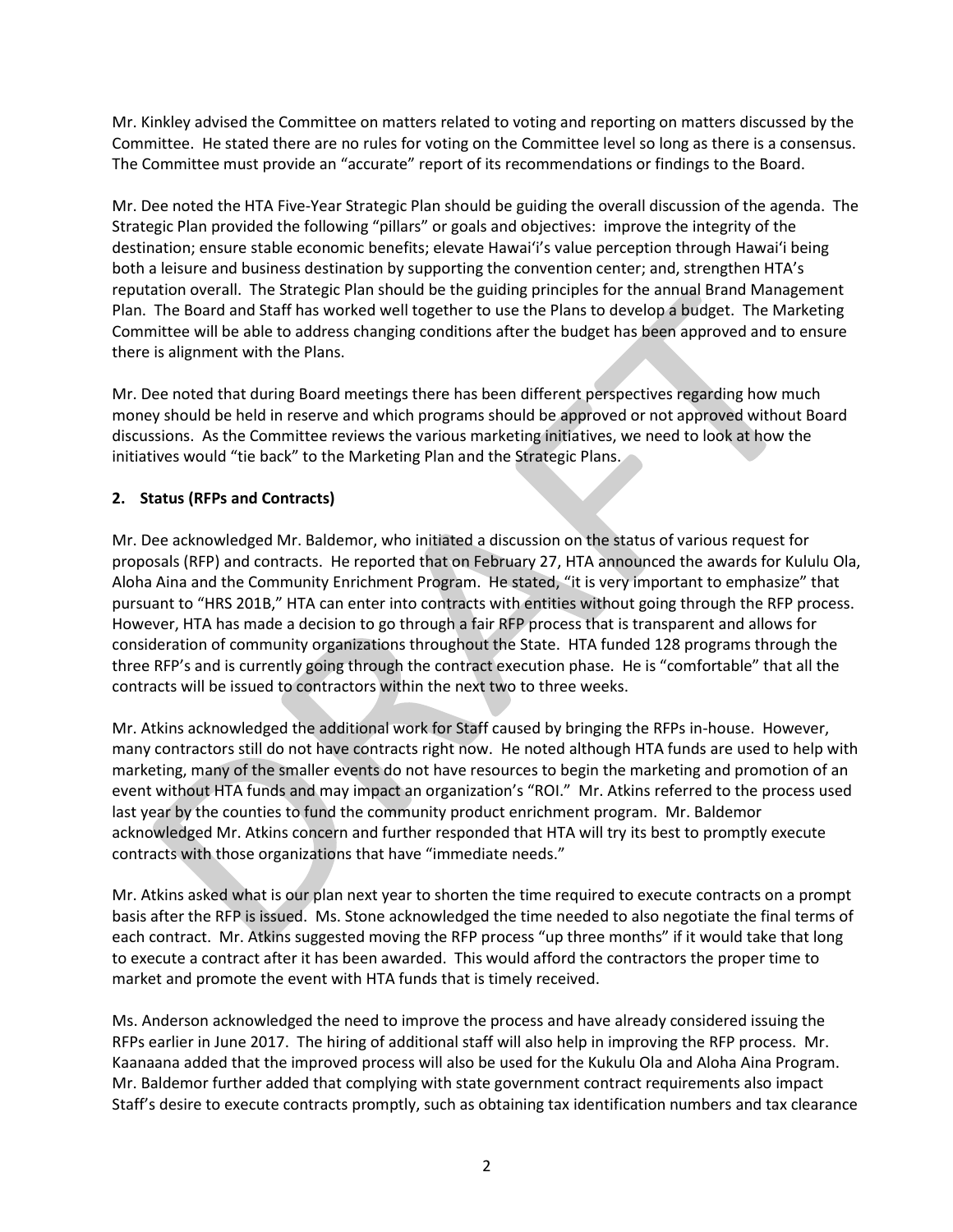from contractors. It is a "collaborative process" that is required to execute contracts on a prompt basis. "Guidance" will also be provided to contractors during the RFP process to inform "awardees" of the contract requirements.

Mr. Dee asked how many RFPs were issued every year and approximately how many contracts are executed every year. Mr. Baldemor responded that approximately 75%, at a minimum, of budgeted expenditures have "gone out through the RFP process" on an "annual basis." The vast majority of HTA funds are expended through the RFP process. Mr. Dee acknowledged that the contracting process to execute a \$5 million contract may be the same for a \$50,000 contract.

Mr. Atkins stated he has received comments from contractors that they would not receive funding until after the event is completed. If contractors were made aware of this possibility during the RFP process, it would allow contractors to adjust their expenditures. However, moving the RFP process up by three months would further alleviate their concerns.

In response to a question from Mr. Dee, Mr. Kaanaana stated it is Staff's "intent" to begin the RFP process in July 2017. Mr. Baldemor clarified that the major market contractors are on a multi-year basis and no RFPs will be issued this year. Ms. Stone added that various major marketing contracts have options to extend the contract term.

Mr. Dee acknowledged there are "noble intentions" to execute contracts on a timely basis with the limited staff responding to government contract requirements. However, we need to better educate the public of the timeline for executing contracts. It might be the role of the Marketing Standing Committee to also inform the awardees or stakeholders, especially those on the neighbor islands.

Mr. Fried asked whether it would be "infrequent" when an RFP would be issued and a contract would not be executed. Mr. Baldemor responded that it would be "fairly frequent" that a contract would be executed if a RFP has been issued. It is also "very rare" that a contract would not be executed to an awardee.

Upon inquiry by Mr. Dee, Mr. Baldemor confirmed that HTA's fiscal year budget will continue to identify the line item budget expenditures which would go through a RFP process or sole source.

# **3. Stakeholder Integration Process**

Ms. Dance noted that this agenda item was requested by Mr. Dee. She reported there are "marketing advisory committees" at the staff level for each major market area. These committees meet on a quarterly basis or at least twice a year. There is room for improvement to make better use of these committees. Staff does spend a lot of time with stakeholders.

In response to an inquiry from Mr. Dee, Ms. Dance stated there is an advisory committee for all eight major market areas, including numerous subcommittees, and noted there are 30 people on the Japan advisory committee. Mr. Dee asked, "how the Marketing Committee can interact with the advisory committee." Ms. Dance responded we "need to establish a process for better communication between the Marketing Standing Committee and the advisory committee."

Mr. Takahata was recognized and discussed the Japan Marketing Standing Committee, which consists of a cross section of various Japan stakeholders. The committee would meet on a quarterly basis to discuss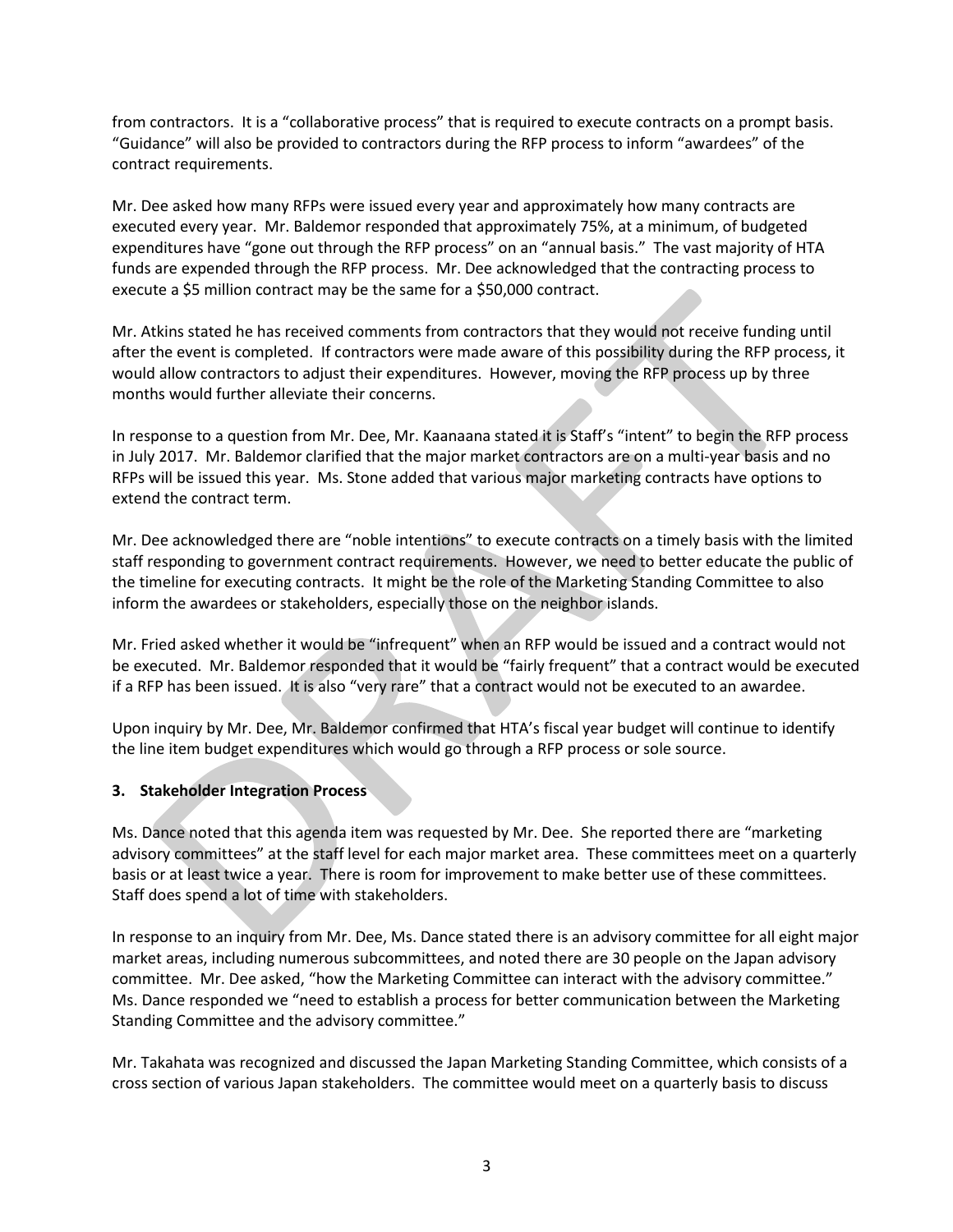initiatives within the Japan market looking forward six months to one year out. Questions from stakeholders would also be discussed.

Representative Onishi was recognized and stated that "from a Legislative standpoint," most of the concerns and issues came from "local Japanese stakeholders and organizations." It is "Hawai'i centric." Ms. Dance stated that the Japan advisory committee includes local Japan stakeholders. She also noted that the meetings, conventions and incentive advisory committee also included all the hotel managers in Hawai'i and represented a "good cross section of local stakeholders on the advisory committee." Representative Onishi suggested a discussion on the "Expedia project," which was brought "to the head" in terms of discussions with local organizations. He asked what is the purpose of the project, its targets, and what are we trying to achieve.

Ms. Dance concurred that the Expedia project should have been presented to a Marketing Standing Committee. Mr. Szigeti added there is a renewed effort to get more stakeholder input on "key initiatives" before it goes out to avoid pitfalls. Mr. Dee noted that the Marketing Standing Committee is a public meeting and the public may also provide input on any initiative presented to the Committee. This is another mechanism to get more input.

Mr. Dee asked whether the intent of the annual Tourism Conference is to allow more public input or focus on the industry. Mr. Szigeti responded that the Conference is "industry centric" and the intent is to make it "global" but focused on Hawai'i. After noting the "Spring contractor updates" have been primarily attended by the industry, Mr. Dee asked whether there were other events where more input could be provided by the public. Ms. Stone responded that the Tourism Conference was "completely open to the public." We also need to know the "focus" of the Conference and what the public may be interested in.

Mr. Dee stated that "based upon the debrief of the Conference, we should have a better idea on how much public we can make it." The Conference is open to the public on a "paid participation basis." Mr. Baldemor stated he "has not received any input that any matter discussed at the Tourism Conference was closed to the public." We will need to have more discussion on whether the Tourism Conference will be made "free to the public."

Ms. Yamaguchi asked whether there has been a survey of the industry regarding how they feel about HTA. Is HTA communicating well to stakeholders? Mr. Nahoopii responded that a survey is currently in the process of being developed. Ms. Yamaguchi expressed the hope that the survey would be sent to a broad spectrum of the industry.

Ms. Stone stated that Board members are also receiving numerous "informal feedback" from tourism stakeholders and this feedback is presented to Staff. The "Board has a wealth of information." There should be a collaborative effort between Board members and industry stakeholders to communicate with each other. Mr. Baldemor added that current communication can always be improved, evaluated and "tweaked" going forward.

Representative Onishi stated that the current discussion is "what the outside public do not get a chance to see and understand, in-depth." He intends to attend more HTA meetings and to allow his colleagues to be informed regarding the "hard work" of the HTA Board. He expressed apologies for having to leave the meeting now.

#### **(Representative Onishi was not present.)**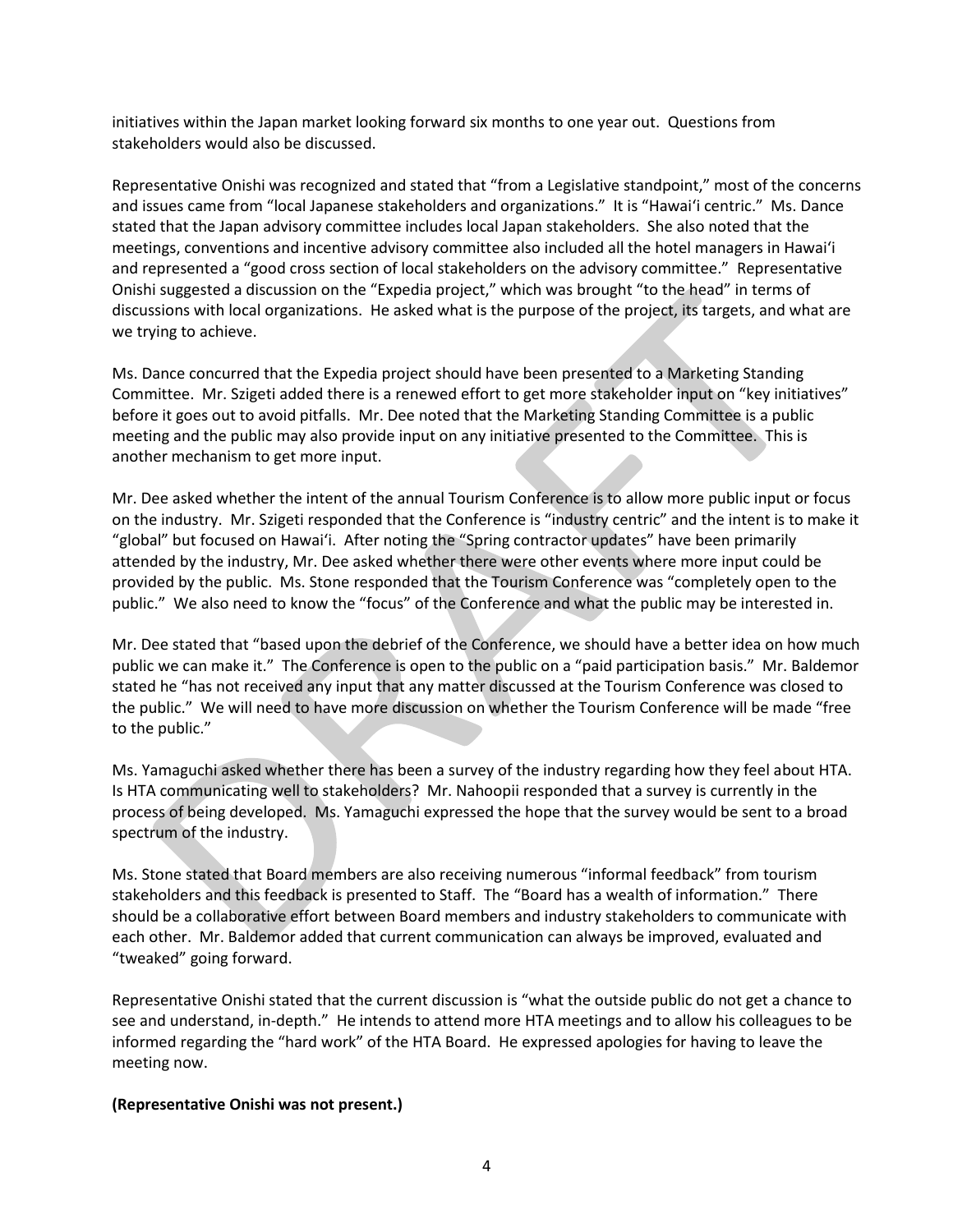Mr. Dee suggested that staff should "close the loop" on the final stakeholder meeting related to an evaluation of the Tourism Conference by taking what we learned and make adjustments for the next Conference. In response to an inquiry from Mr. Dee regarding when the agenda for the next Tourism Conference will be published, Ms. Dance stated that staff is "cranking hard" on many priorities right now, including the Tourism Conference through a more "efficient" and "streamlined approach."

Mr. Szigeti would like the Conference to focus on being more "visitor centric," especially with the "expo hall" being more assessable to the public, but maintain the "global" features. He has received many favorable comments from Hawai'i's global partners and would like to expand the Conference content. Ms. Stone responded that it is very hard to have more content for a Conference that is desired to last only one to two days.

Mr. Atkins also heard many positive feedback despite early predictions that "we would not be able to pull it off." The only complaint was that people "just can't take too much time off from work" and that it was expensive to attend.

Mr. Dee stated, "this has been a good discussion that would allow us to move forward to a successful Tourism Conference this year." Ms. Dance looked forward to presenting the Tourism Conference plans to the Committee once it becomes more fully developed. Contractors have already been hired. In response to a concern expressed by Mr. Fried, Ms. Dance stated that staff "absolutely needs to pay attention to the cost."

Mr. Dee confirmed the previous discussion by noting that Staff has a "protocol of having advisory marketing committees for each major market area contractor; and, that the Marketing Standing Committee would help with developing the informal feedback Board members receive from community tourism stakeholders, including getting information back out to the public. Keeping stakeholders informed "needs to be a HTA priority" and for a "far out period of time to get within their cycle" so that stakeholders can participate in the implementation of initiatives. Ms. Dance added that we also need to make sure information provided to stakeholders at the highest levels is also brought down to the lower staff levels.

In response to a request by Mr. Dee, Ms. Dance noted it will be an "action item" for Staff to provide the Marketing Standing Committee with minutes of the advisory committee meetings so that the Committee members can help with "marketing."

# **4. Expedia**

Ms. Dance reported that the Expedia campaign is coming to an end and with "tremendous results." She will be providing a "high level summary" and asking whether the campaign should be continued because it has "become very contentious within the industry." The Expedia campaign started as a "brand level campaign" that moved into a conversion phase. It is in six markets right now. However, funds allocated to the Japan market in this campaign will be reallocated to the Canada market in response to concerns from hoteliers.

After the Expedia video entitled "Discover Aloha" was shown to the Committee, Ms. Dance reported that the technology behind the video is that it has embedded facial recognition on 27 facial points to determine a viewer's interest in the following areas: "romantic," "adventurous," and "sprinting around the island." The viewer's interest determined by the video would convert into an Expedia "thread line" that would track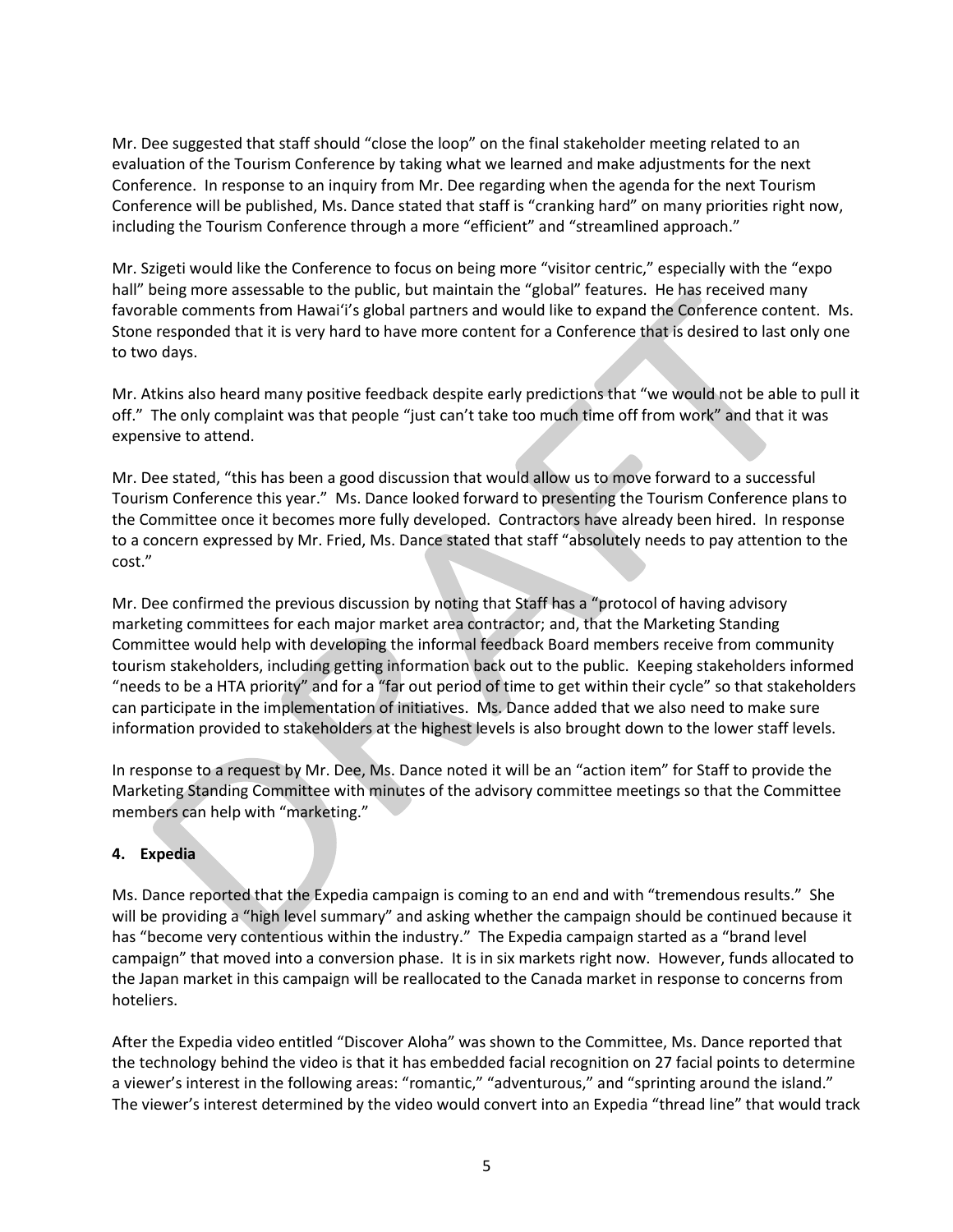the viewer's interest and hopefully cause the viewer to book a Hawai'i vacation. Expedia would be able to account for the viewer's interest attributable to the video that resulted in a booking.

Ms. Dance provided a PowerPoint presentation entitled "Discover Your Aloha Summary." She displayed slides reporting that although Hawai'i tourism has grown, the tourism growth by Hawai'i's competitors has outpaced Hawai'i's growth. The growth in outbound overseas travel to Vietnam and Thailand has outpaced Hawai'i for the first time. The objectives of the Expedia campaign were to increase incremental visitors and revenue to the State and from Hawai'i's "competitive set," which were Mexico, Caribbean, Florida, Thailand, and Vietnam; position Hawai'i as a leading innovator in travel, technology, and marketing through a unique facial recognition platform; connect with millennials on platforms they are accustomed to using; and, deliver measurable results to the State of Hawai'i that would allow HTA to make adjustments on a day-to-day basis.

Ms. Dance reported the hoteliers were concern HTA was not looking at the "booking patterns" and to then impact the booking patterns. There was also a concern HTA was not driving booking during the shoulder periods. In response to these concerns, Ms. Dance displayed slides depicting booking trends for the United States, Japan, Canada, Australia, and New Zealand. She reported that after the launch of the Expedia campaign during the last week in June, it drove the highest percentage of bookings for the Fall shoulder period and beyond. Increased impressions through the Expedia video in January and February also drove bookings into the shoulder season. She also reported that 92,742 air tickets were purchased through the campaign and after accounting for visitors who may have booked alternative accommodations or stayed with friends or family, the remaining visitors booked accommodations directly with hotels.

Ms. Dance reported that the Expedia campaign was featured in numerous travel related media and was recognized as one of the top ten "most innovative" use of technology in a marketing campaign for the year. She reported on how the Expedia strategy could connect with millennials on familiar platforms. The campaign also resulted in visitor expenditures totaling \$361,518,318, which was "well over" what she "considered to be successful."

She referred to a hand-out entitled "Discover Your Aloha Campaign, Results as of 31 Dec 2016" and reported that the "return on ad spend" or the return on investment as \$123.20 for every dollar expended. There was a 26% year-over-year growth in "passengers" from the period June 24, 2015 to December 31, 2015 to the period when the campaign was running from June 24, 2016 to December 31, 2016. There was also a 15% and 42% year-over-year growth in "room nights" and "air tickets," respectively, over the same periods. More importantly, large increases in year-over-year growth for passengers, room nights and air tickets were reflected for each of the neighbor islands, except O'ahu. Ms. Dance concluded that based upon people that booked through Expedia, the campaign can be said to be "widely accepted." However, the big hoteliers "are not fond of the campaign." She solicited "advice and counsel" from the Committee on how best to acknowledge the "good" marketing return on investments arising from the campaign.

Mr. Baldemor inquired whether the continued discussion may result in a discussion of competitive matters that should be discussed in executive session. Mr. Dee concurred but noted that the discussion can be continued on a "philosophical basis." Mr. Kinkley responded that discussion during an executive session should be restricted to a discussion of only confidential matters. He also noted that this agenda item was not identified as a matter anticipated to be discussed in executive session.

Mr. Atkins inquired whether the major problem expressed by hoteliers was that Expedia took away direct booking with hotels. Ms. Dance acknowledged the hoteliers viewed Expedia as a "direct competitor." Mr.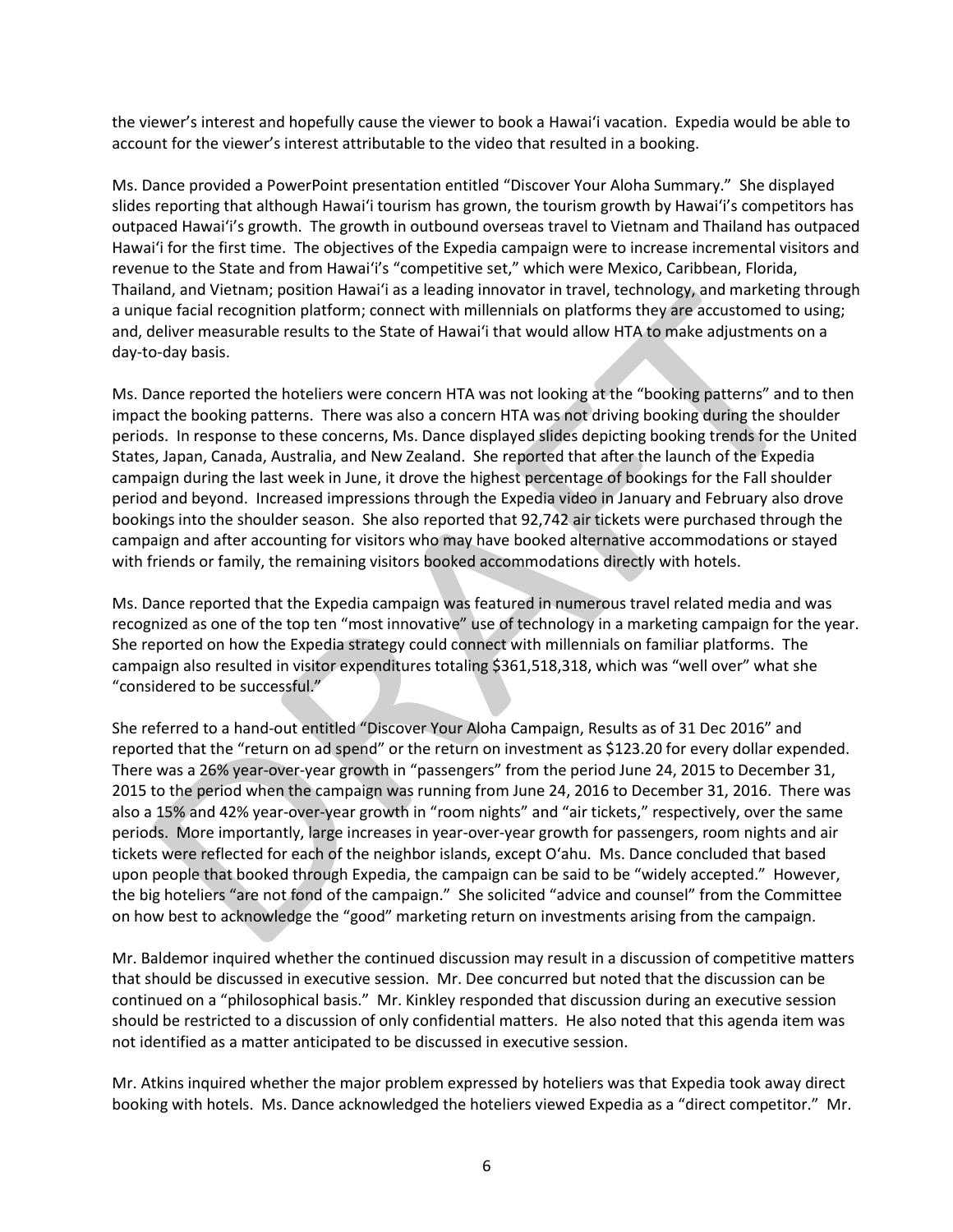Szigeti emphasized the campaign as a "statewide program" and the primary goal was to spread travel to the neighbor islands. This was achieved when most of the growth was experienced on the neighbor islands and the least growth was on O'ahu. The many hoteliers he spoke to had expressed a preference that visitors would book directly through their "online team" and not have to pay a 10% to 20% commission.

Mr. Dee stated that "philosophically" the HTA major market contractors had executed their own campaigns and the Expedia campaign was a HTA campaign. He asked, "how did the contractors assess the incremental value of the Expedia campaign" versus "other opportunities in the market." Ms. Dance responded that "it allows the contractors to free up money" they would have to spend in the market. The Expedia campaign provided a "bigger impact" in the market on a global basis.

Mr. Dee noted that if "\$370 million came through the Expedia platform," Expedia "made \$70 million" and "one of the fundamental issues is that this is money that goes out of the State as commission to one of the largest OTA on the planet." He asked whether the campaign had "cannibalized bookings that would have come to Hawai'i anyway." The booking would be viewed as being incremental by Expedia because once a viewer watches the video and would click on its home page it would be attributable to the campaign. Most marketers would heavily discount the \$370 million as having come through Expedia because a visitor's use of the video was just part of a visitor's exploration or "journey" to learn about a destination before booking. They were not "necessarily motivated" to book a trip to Hawai'i because of the video.

Mr. Dee expressed a desire to get the "collective feedback" from HTA marketing contractors whether money spent on the campaign could have been better spent. Feedback should also be obtained from hoteliers, who believe the campaign "steals from the direct business they basically get with no commission." He expressed a concern HTA spent a lot of money on a campaign benefiting many parts of the Expedia company. After acknowledging that although the Expedia videos were "very nice" and he may be "putting on his hotel hat right now," Mr. Dee stated that the campaign was a "very expensive deal for the State of Hawai'i and for a destination that Expedia desperately needs." He also acknowledged that although "we need Expedia," they took a percentage of every booking that came through the campaign.

Mr. Baldemor explained that as the State's top tourism marketing agency, it is "agnostic" and does not drive business to a particular hotel. The HTA's marketing contractors are only focused on its own market, while HTA is focused on driving business to the neighbor islands and on a global basis. The Expedia campaign has achieved these objectives. The marketing contractors cannot execute a global campaign similar to the Expedia campaign. He acknowledged Mr. Dee's concern from a "hotel perspective." However, HTA needs to make the best use of its marketing dollars and leverage its assets on a global basis. The Campaign was innovative and made the best use of its marketing dollars, as reflected by the "good results." Mr. Baldemor added that there needs to be further discussion whether a similar campaign should be continued.

Mr. Atkins presented a concern expressed by hotels and the stakeholders who have questioned HTA's \$3 million expenditure to one entity when they have similarly sought the same objectives as Expedia. Mr. Baldemor stated that it raises a "strategic philosophical" discussion related to who HTA needs to partner with to achieve the best results. He noted the value of a strategic partnership with Expedia, as one of the largest online company, was based on Expedia's interest to partner with Hawai'i and that it has prioritized Hawai'i over other destinations. However, this partnership can be revisited.

In response to a question from Mr. Atkins regarding the number of people who used the facial recognition video, Ms. Dance responded that "about 50%" chose not to participate.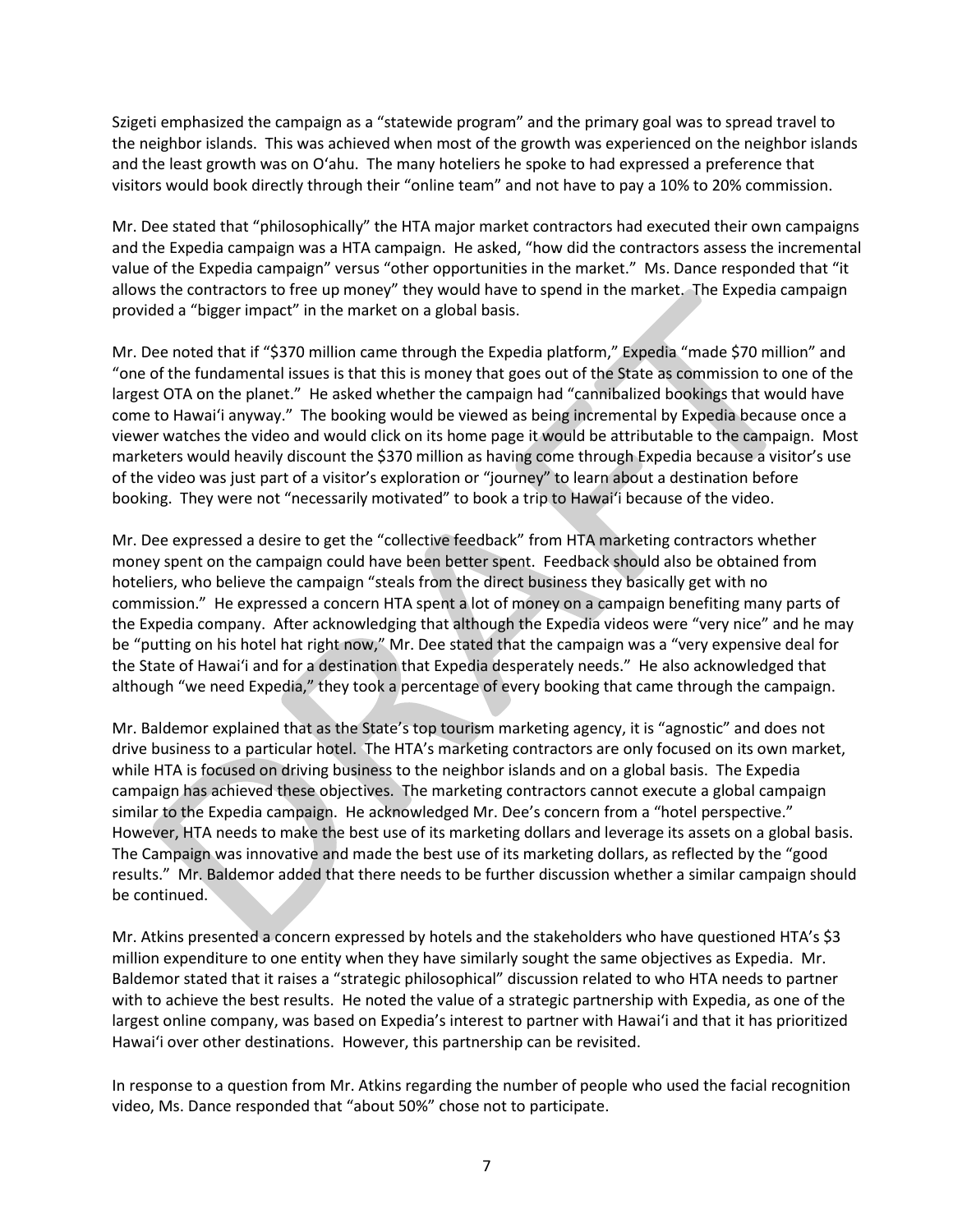Mr. Togashi noted that a discussion on the funding for a "second round of a campaign for Expedia" may be discussed in executive session.

Mr. Baldemor noted the need for HTA to "control the brand image" and to ensure "Hawaiian culture is front and center." He believes that the Expedia campaign has fulfilled this need. HTA was involved in the development of the video and the campaign from the very beginning. HTA has not received any criticism to the video developed by Expedia.

Mr. Dee stated that "the experienced contractors, who know the markets really well and who already work in market," should be addressing the brand image. In regards to Mr. Baldemor's point that only HTA can provide a global campaign, Mr. Dee responded that "if you align four or five of the major markets together and the contractors" with a "shared game plan," they would be able to execute the global campaign "more effectively than the HTA staff" because of the contractors' resources and expertise. He expressed concern with many other priorities currently being addressed by HTA staff without the added burden to negotiate with Expedia. He further stated that the "objective of a global campaign with Expedia is a good one," but staff "should brief the marketing contractors" regarding the campaign and to ask "how do we make that work and come back with a better deal for the State." He stated he "is not speaking on behalf of the hoteliers, but giving the feedback as a hotelier and thinking about the state monies and how its spent." He believes that "contractors are better equipped to negotiate the market deals" as compared to HTA staff, who already "has a lot to do as it relates to compliance."

Mr. Baldemor responded that the marketing contractors did not have a global campaign until HTA staff initiated the discussion. He stated the "results speak for themselves and that frankly staff did a very good job." He emphasized the need to continue discussion on the future of the Expedia campaign.

In response to a question from Mr. Atkins regarding the ownership of the Expedia video so that it could be used in other promotional platforms, Mr. Baldemor stated that HTA has "perpetual rights to use the videos." Mr. Atkins noted the success of the Expedia campaign would be judged on whether bookings were driven to a vendor, hotel or airline. Mr. Baldemor added that a marketing question we always think through is to ask "what is the best approach for Hawai'i." Mr. Dee responded, "in theory, you can use the Committee" to give Staff its "experience" and "insights" and how to approach Expedia and get more added value or to change their "attribution model." We need to make sure we are spending the State's money more cost effectively but still accomplish the same innovations that clearly occurred in the Expedia campaign.

Mr. Baldemor asked what would be the Committee's recommendation regarding the future of the Expedia campaign, especially when the budget would need to be approved in June. A discussion on the Committee's recommendation may include a discussion on competitive matters. Mr. Kinkley stated that the next agenda item is "Marketing Budget" and is noted as being a matter to be discussed in executive session.

- **5. Marketing Budget**
- **6. HVCB Excess Funds**

### **7. Sports Strategy & Potential Events**

Mr. Baldemor requested an executive session to discuss the agenda items related to Marketing Budget, HVCB Excess Funds, and Sports Strategy & Potential Events. Upon an inquiry from Deputy Attorney General Kinkley for the purpose of going into executive session and whether it was pursuant to HRS section 201B-4(a)(2), Mr. Baldemor responded that a discussion of these agenda items would involve "strategic